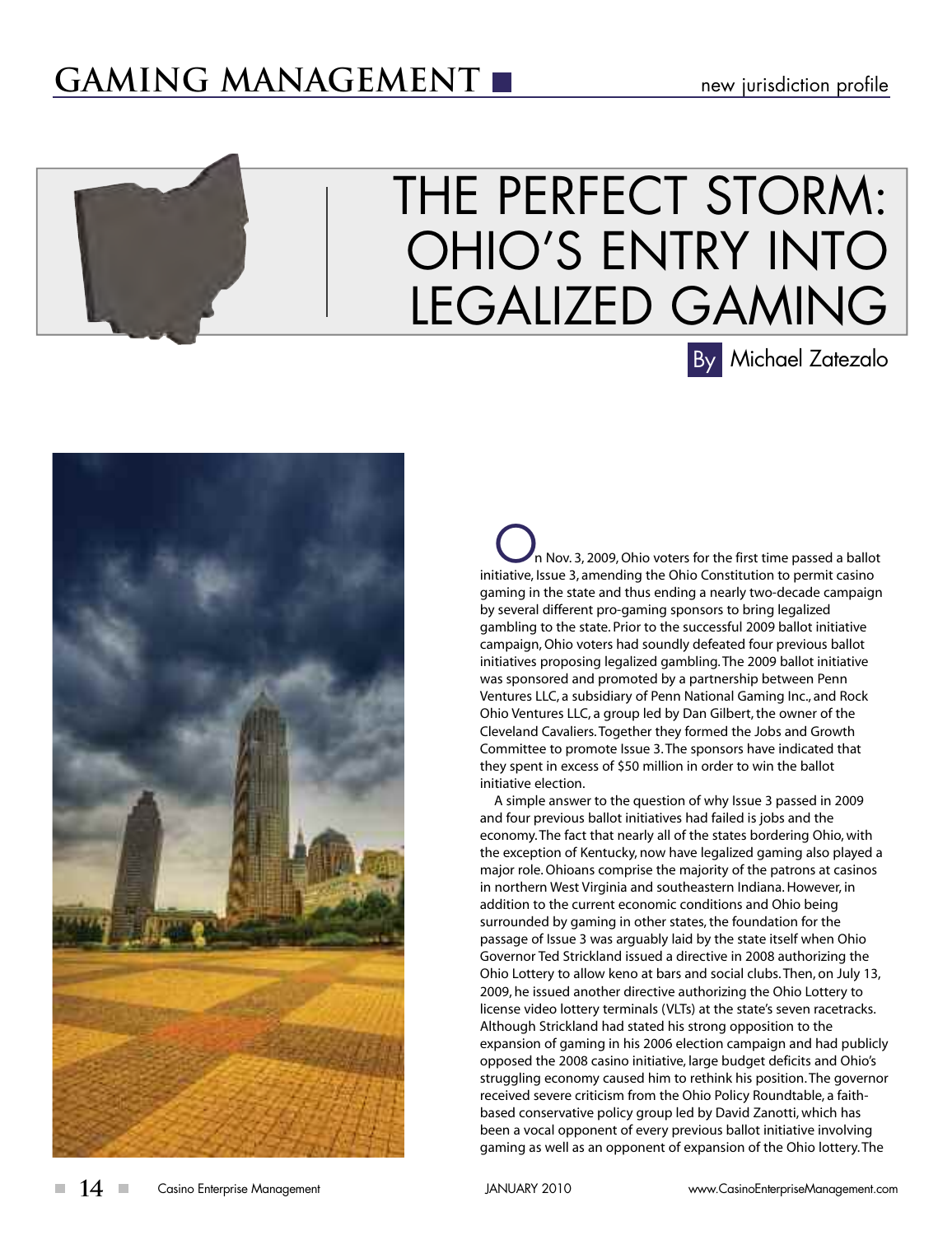### **GAMING MANAGEMENT** new jurisdiction profile

governor cited the economy and a nearly \$900 million budget deficit, along with the fact that keno and VLTs would be controlled by the state, as justifications for allowing further gaming activities. However, a majority of Ohioans saw this as a hypocritical position on gaming. While the governor was opposing Issue 3 as an expansion of gaming, the state itself was promoting gaming at racetracks and in bars and taverns.

While Penn Gaming was promoting the Issue 3 campaign, Strickland and the Ohio Senate were at odds over the state's budget. The governor's draft of the state budget had proposed the implementation of VLTs at Ohio's racetracks as a way to balance the budget. Ohio's racetracks had lobbied heavily for VLTs or slot machines for several years. However, the democratic governor wanted bi-partisan support for the budget and, by inference, the implementation of the VLTs at racetracks. There were also concerns over a probable constitutional legal challenge to the implementation of VLTs. Therefore, the governor wanted the legislature to amend the lottery statute in order to issue his directive

to the Ohio lottery. The republicancontrolled Ohio Senate initially refused to amend the Ohio lottery statute as requested by the governor, arguing that the governor could implement the VLTs at the racetracks without any amendments to the lottery statute. Many of the Senate republicans were also against the VLTs on moral grounds as an expansion of gaming and felt that any expansion should be based on a vote of the people, since Ohio voters had rejected legalized gambling by wide margins four times in the recent past.

However, the governor refused to issue a directive authorizing VLTs without legislation that would expressly acknowledge that the Ohio Lottery had legal authority to implement VLTs under existing law. He also argued that time was of the essence and that waiting until November for a vote of the people would cost the state millions of dollars in license fees and revenues. After passing two interim operating budgets and both sides receiving severe criticism, a compromise was reached wherein the laws governing the Ohio Lottery were to be amended as part of the final budget bill, albeit in a much less expansive fashion than the governor had requested. On July 13, 2009, the governor issued an executive order instructing the Ohio Lottery to implement VLTs at racetracks, contingent upon the lottery statute being amended to specifically provide for VLTs. The legislature enacted the required amendments as part of the budget bill on July 13, 2009, and the governor signed the bill on July 17, 2009.

On July 20, 2009, after the governor's VLT directive had been issued and the budget bill has been passed by the Ohio legislature, an organization known as LetOhioVote.org filed a writ mandamus in the Ohio Supreme Court seeking a stay of the budget amendments to the lottery statute contained in the budget bill and claiming that such amendments were subject to the Ohio constitutional right of referendum contained in Article II Section Ic of the Ohio Constitution. Although LetOhioVote.org is an anti-gaming group formed to oppose the governor's VLT initiative, allegations have been made that Penn Gaming is actually funding the litigation.

Meanwhile, on Aug. 17, 2009, the Ohio Lottery issued its proposed rules for the implementation of the VLTs at the racetracks, and the governor issued an executive order on Aug. 18, 2009, declaring an emergency and giving the rules immediate effect. Under the rules,

the initial installment of the \$65 million VLT license fee for each racetrack was to be paid by Sept. 15, 2009. However, in light of the LetOhioVote.org lawsuit, only two of Ohio's seven racetracks paid the initial installment of the license fee. On Sept. 21, 2009, the Ohio Supreme Court, in a 6-1 decision, issued a ruling that granted LetOhioVote.org the relief it had requested and gave the relators until Dec. 21, 2009, to collect the signatures necessary to place a referendum on the VLT amendments in the November 2010 general election.

The Ohio Policy Roundtable had also filed a lawsuit in the Ohio Supreme Court, on Sept. 3, 2009, challenging the constitutionality of the budget bill VLT amendments. But on Oct.13, 2009, in light of its decision in the LetOhioVote.org case, the court dismissed the suit for lack of subject matter jurisdiction. From early August through the election in November, there were continuous television ads urging the passage of Issue 3. The campaign stressed the fact that 34,000 jobs in Ohio would be created and that significant revenue was leaving the state, since Ohioans were traveling to surrounding states

> to gamble. With the promise of new jobs, the state's most powerful labor unions also got behind Issue 3.

The 2009 amendments to the Ohio Constitution authorized the development of four casinos in Ohio—one each in Cleveland, Columbus, Cincinnati and Toledo. The constitutional amendment included the specific legal description of each site so that the casinos can only be located on those specific parcels of land. Each of the four sites were either owned or under option to entities controlled by the sponsors. Penn Gaming will develop

the casinos in Columbus and Toledo while Dan Gilbert will be the developer of the casinos in Cleveland and Cincinnati. Ironically, shortly after the Nov. 3 election, it was disclosed that Lakes Entertainment Inc., headed by Lyle Berman, had entered into an agreement with Penn National to contribute 10 percent of the cost of the ballot initiative campaign in return for a 10 percent equity interest in the Columbus and Toledo casinos, and had entered into agreement with Gilbert pursuant to which Lakes Entertainment has the option but not the obligation to acquire a 10 percent interest in the Cleveland and Cincinnati casinos by contributing 10 percent of the costs of the ballot initiative and the equity required to develop the casino sites. Berman had led the unsuccessful ballot initiative in 2008 to allow the development of a casino in Wilmington, Ohio. Penn National had been a major opponent of the 2008 initiative and spent nearly \$30 million dollars to defeat the Berman initiative.

Pursuant to the provisions of Issue 3, each licensed casino operator will pay an upfront license fee of \$50 million, which will be used by the state to support job-training programs. In addition, each licensed casino operator will be required to make a minimum investment of \$250 million in the development of their casino facilities. The casinos will be subject to a 33 percent tax on gross casino revenue. The Ohio legislature is required to pass laws within six months of the effective date of the constitutional amendment to facilitate the implementation of the casinos.

Issue 3 also calls for the creation of an Ohio Casino Control Commission, which will license and regulate casino operators, management companies, key employees and gaming-related vendors. The commission will consist of seven members appointed by the governor with the advice and consent of the Ohio senate. Not more than four members of the commission may be affiliated with

Since Ohio has liberalized the use of absentee ballots in recent years, the sponsors of Issue 3 intentionally started their media campaign early, targeting absentee voters. This turned out to be a brilliant strategy. **H**